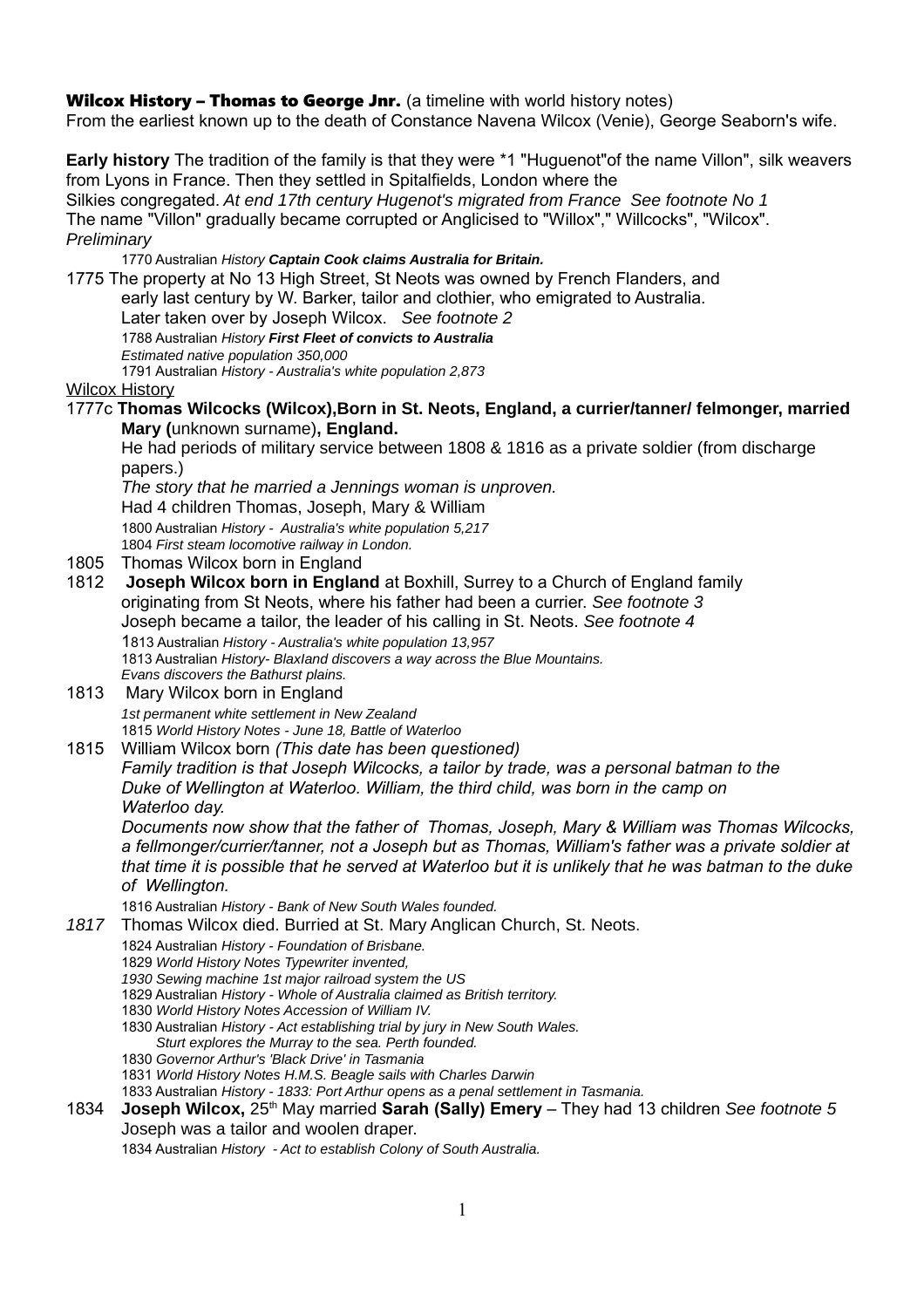1836 *World History Notes Photography invented* 1836 Australian *History Adelaide founded. Lonsdale takes charge of the Port Phillip Settlement.* 1836 Aug. 22 Mary Wilcox born 1837 31 Dec.Mary Wilcox snr. Died in St. Neots. 1837 *World History Notes Accession of Queen Victoria, June 20 1837* 1837 Australian *History Melbourne named. House of Commons Committee on Transportation. Australia's white population 134,488* 1838 Oct 3 **George (senior) born** Footnote 6 1840 Australian *History Order in Council discontinuing transportation to Australia.* 1840 Emery Wilcox born 1842 Susannah Wilcox born<br>1844 Feb. 26 William marrie 1844 Feb. 26 William married Elizabeth Porters 1844 May 12 Joseph Wilcox born 1844 Dec. 8 Mary Wilcocks married John Busshell an inkeeper who had the Swan Inn with a mob of post horses and coaches in Leighton, Bedford. With the advent of the railway the inn drifted. 1846c John Wilcox born 1848 Oct.William Wilcox born 1849 Oct. Sarah Wilcox born 1850 Australian *History Gold rush in Australia. University of Sydney founded. Western Australia becomes a penal colony.* 1850 George senior first employment *See footnote 6* 1852c Henry Wilcox born 1851 Australian *History Separation of Victoria from New South Wales.* 1853 *World History Notes 1st auxiliary steam (with sail) ships. 1st Manned glider* 1853 Fanny Wilcox born 1854 Australian *History The Eureka Stockade. Hobson's Bay railway built. First railways in Australia Australia's white population 694,917* 1855 Murray Wilcox born 1856 Thomas (age 22) was the first to come to Australia, to Gawler in SA. 1857 Jan 08 Thomas married Louisa Pricilla Heydon 1857 Ernest Wilcox born 1857 Emery came out to Australia to help Thomas, sent by Joseph. However, Emery was a drunk and made things worse. 1858 George senior (age 20) was sent from St.Neots in England to Gawler, SA *see footnote 7*  1858 George arrived in Melbourne by auxiliary steamer "Great Britain". 1858 George arrived in Adelaide by coastal steamer "Admella" *See footnotes 8 & 9*  George fired Thomas and Emery. He went into partnership with old Joseph. 1858/1859 George opened a grocery business, merging in 1860 with his father's general storekeeping business under the title of J and G Wilcox Merchants. 1860 Young Joseph at age 12 was sent to George in Australia at Gawler, SA with Priscilla Heyden who was going to Australia to marry Thomas. (Young Joseph worked for George for 12 years.) 1860 George Wilcox was buying wool, skins, gum bark, wheat, flour and gold, or rather taking these products in barter for stores and shipping them for sale to his father, Joseph Wilcox, in England, where the proceeds were used to buy English goods for the storekeeping business. " - *Quote from ?* 1863 Australian *History Australia's white population 1,259,292* 1863 July Emery married Caroline Elizabeth Fairey 1863 George returned to England to find a wife. He took with him 2 cabins full of birds for sale in London *See footnote 10 & 11*  1864 City of Adelaide' clipper ship launched. *See footnote 12*  1864 **George married Annie Fuller** of Manor Farm, St Neots. 1864 George and Annie Wilcox on the first voyage of the ship "City of Adelaide" to Adelaide.

1834 23 Sept. Thomas Wilcox born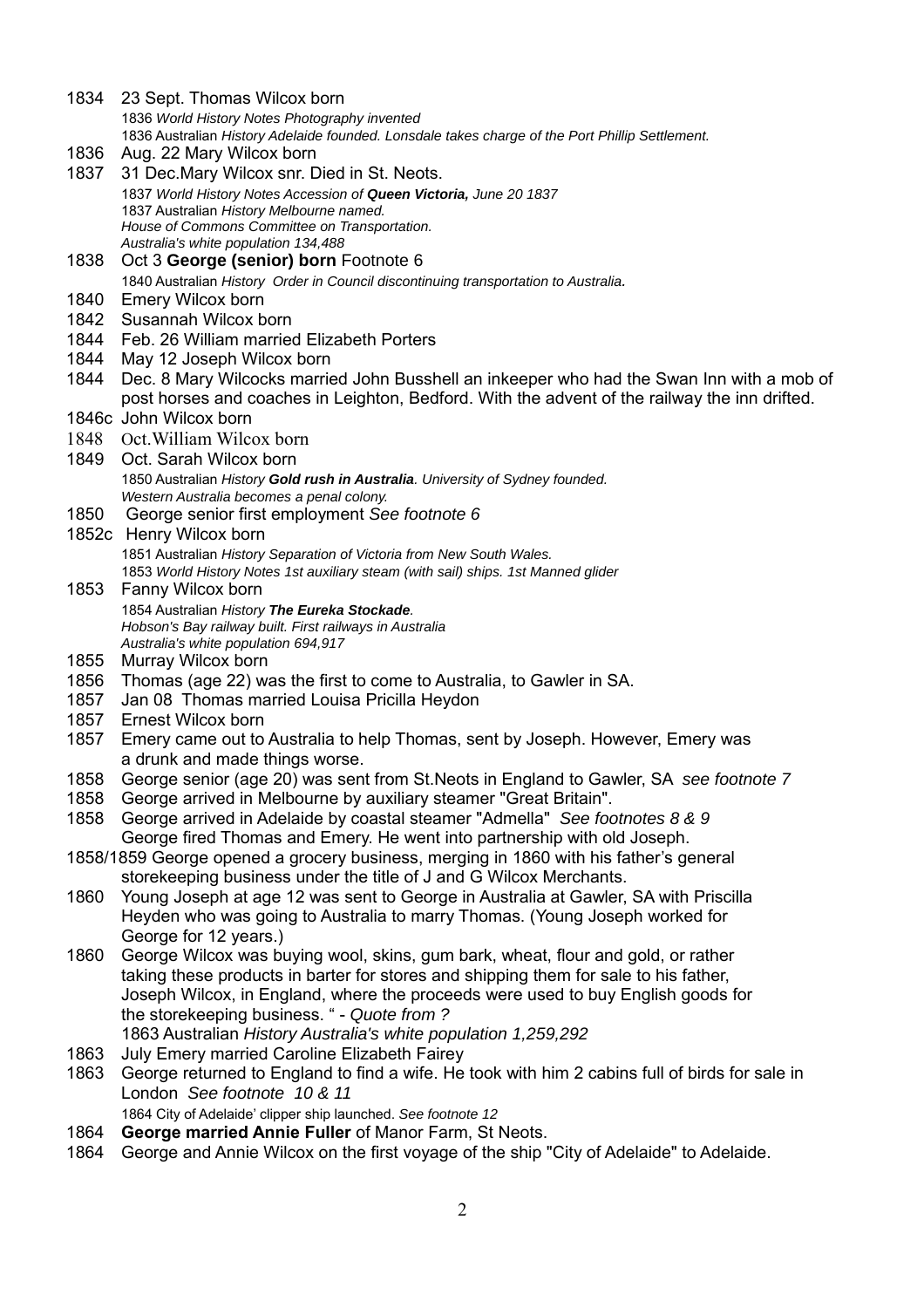- 1866 May 12 Edith Wilcox born at Gawler, SA 1867 *World History Notes Trans Atlantic cable, 1st modern typewriter* 1868 Australian *History - The last convicts are transported to Australia.* 1869 *World History Notes Suez canal opened*
- 1869 June 30 Susannah Wilcox married Benjanin Peppercorn
- 1869 Aug 25 Sidney Wilcox born
- 1870 Australian *History British troops withdrawn from Australia.*
- 1870 Dec 24 Nellie Wilcox born
- *1872* Young Joseph bought the business from George.
- 1872 George Wilcox (senior) sold out at Gawler and took his family back to England with the intention of living there. 1872 Sept. George and Annie, with Edith, Sidney and Nellie, voyaged to England on the ship "City of Adelaide in cabin 2 round Cape Horn. The passage taking 140 days to Plymouth.
- 1872 Mar 8 *Betty's mother13 Helena Hague-Smith "Nan" born 1872 (youngest of 9), Auckland, New Zealand See footnote 13*
- 1873 Jan 28 or 30 **George Seaborn born in Cabin 2, just off Scilly Isles on sailing ship "City of Adelaide".** Birth registered at Stepney, England.
- 1874 George senior returned to Adelaide as he found the English climate too rigorous.
- 1874 or 1873 William who came to Adelaide, returned to England in 1873/74
- 1874 end of May Annie and 4 children (George Seaborn and elder siblings Sidney, Edith and Nelly) They returned on the same ship (City of Adelaide) to Adelaide. On 24<sup>th</sup> August the ship went aground at Kirkaldy Beach (now Henley Beach). Passengers were floated ashore, with George (Snr) who had had arrived earlier by P&O Mail watching. George Seaborn went to school in Adelaide.
- 1874 Nov 10 Murray Wilcox born
- 1874 George Snr. intermittently bought wool, skins, and so on for shipment to England
- 1876 George met William Mofflin. A partnership was entered into, and the firm of William Mofflin and Co established, and carried on until June 1889. 1876 *World History Notes Telephone invented then 1st phonograph* 1876 Australian *History The last full blooded Tasmanian aboriginal, Truganini, dies. Australia's white population 2,231,531*
- 1878 Jan 22 John Wilcox married Mary Anne Readman
- 1878 Sept. 18 Joseph Wilcox married Eliza Jane Mayfield in Adelaide
- 1880 June Mr William Mofflin sold out his half share of the partnership to Mr Glen Legoe and Mr Sidney Wilcox. *Quote from ? See footnote 14*
- 1880 John Wilcox appointed London agent for George (then William Mofflin & Co.) 1880 Australian *History Capture of the Kelly Gang* 1885 *World History Notes 1st practical automobile*
- 1881 George Snr. moved the family to "Eynesbury" at Lower Mitcham.
- 1882 Henery Wilcox maried Edith Crowley
- ? to 1887 Sidney Wilcox first employment was with a firm of grocers then he entered the services of the old Commercial Bank of South Australia. He then went into the office of Messrs. George Wilcox & Co., and was the only clerk employed there at the time.
- 1885 Ernest Wilcox married Minnie Hustler
- 1887 Joseph retired from his shop in 1887 and it was taken by W Seward. *St. Neots Chronicle*
- Mr Sidney Wilcox entered the Adelaide branch.
- 1888 Fanny Wilcox married Samuel Gibson
- 1888 A branch of Wilcox Mofflin was opened in Sydney, and this was the beginning of a chain of offices and branches throughout Australia. A few months later a branch was opened in Melbourne.

1889 John moved to London. Company now called George Wilcox & Co. **George Seaborn**, at age16, was put into the company, George Wilcox & Co. In his 20's he was sent to Sydney. *See footnote 15* He boarded at "Chollerton" (Malcolm's Folly) He and brother Murray ventured into brick works at Bondi. (A failure).

1890 Edith married Henry Mcrostie in SA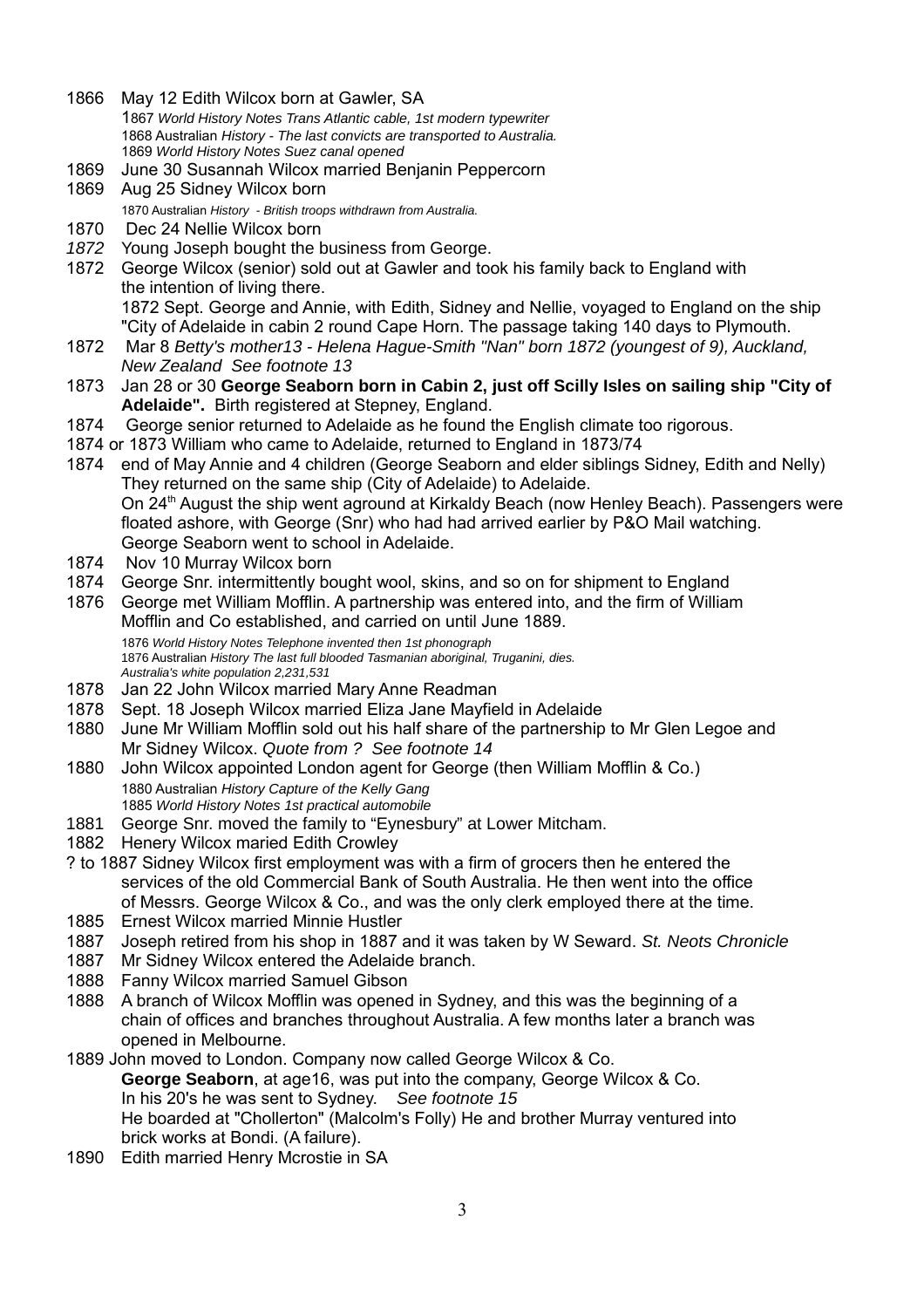- 1893 Sidney went to Sydney, and was managing partner (of George Wilcox & Co.) there for about 12 years. *See footnote 16 & 17*
- 1894 The title of William Mofflin & Co ceased to exist. In the same year Mr George Wilcox retired, and gave his share of the business equally to his two sons, George Seaborn and Murray Wilcox, who had joined the Sydney staff.
- 1897 Apr 13 Annie Wilcox died of heart trouble.
- 1898 "Okinya" built at Darling Point, Sydney.
- 1899 George Seaborn was the largest exporter of frozen lamb in Australia.
- 1899 **George Seaborn** (age 27) married **Constance Navena (Venie) Welman** of Wagga (then living with her grandmother, Martha Susannah Scriven, at Potts point, Sydney). They went to America for their honeymoon.
- 1899 Murray Wilcox married his cousin Eva Wilcox
- 1900 Mr Mofflin acquired Mr Rickards's interest, and traded until 1908 as W Mofflin & Co. In the same year he converted it into a limited liability company.
- 1900 Border Preserving Works, founded by Mr G Wilcox, and also the Adelaide Meat Stores
- 1900 George Wilcox & Co. purchased a small Canning Works at Mt Gambier, S.A. This deal was consummated because George Wilcox & Co. were actively engaged in the export of frozen rabbits

1900 *World History Notes Kodak "Brownie" camera*

- 1900 Aug 15 Rita born 1901 *World History Notes King Edward VII from Jan 22 1901* 1901 *World History Notes First trans Atlantic radio signal* 1901 Australian *History Australia becomes a commonwealth. 1901 (May 9)*
	- *First Commonwealth Parliament opened.*

1903 Aug 14 Alan born 1903 *World History Notes First Flight at Kitty Hawk. First License Plates Issued in the U.S. First Message to Travel Around the World, First Silent Movie, "The Great Train Robbery"*

- 1903 The early beginnings of the meat business which subsequently grew into a very large factor in the total turnover of the South Australian interests of the company. 1904 *World History Notes Ground Broken on Panama Canal. New York City Subway Opens*
- 1904 George Wilcox & Co extended their interests and opened branches at Brisbane, Rockhampton and Townsville, and established agency relations in W.A.
- 1905 June 2 Vera Elsie "Poppy" born 1905 *World History Notes 1st Cars in Australia. Einstein Proposes His Theory of Relativity*
- 1907 The Torrens-side drying yard of the firm (Wilcox Mofflin Ltd.)was completely gutted by fire. Ventured into rural property "Bogalara" near Yass. Not a success. Sold at a loss.
- 1908 George Seaborn owned the "Koonamore" sheep station with 40,000 sheep. *See footnote 18*
- 1912c George Seaborn bought a single seater Renault car, 257. A rubber bulb horn, hand operated windscreen wipers, no hood.

1909 June 14 Jean born *World History Notes Plastic Is Invented Australia's white population 4,425,083 World History Notes King George V, from May 6 1910*

- 1910 Aug 25 "Betty" Norton born at Quirindi, NSW on 'Blythswood' a sheep property.
- 1911 June 15 **Jack Wilcox born**
- 1912 "Okinya" was extended.
- 1913 Business was getting difficult and George had a nervous breakdown. He and Venie went to England to see relatives. On the way back war broke out. They returned in the ship "Beltana", (or "Mooltan"?) via Cape Horn, South Africa. 1913 *World History Notes Henry Ford Creates Assembly Line* 1914 *A*ustralian *History Australia's white population 4,971,778* **1914** *World History Notes - World War 1. Panama Canal Officially Opened*
- 1914 to 1915 George's condition got worse on his return and he was in and out of hospital (Venie had to have a nurse to be always with him) and felt himself too big a burden to the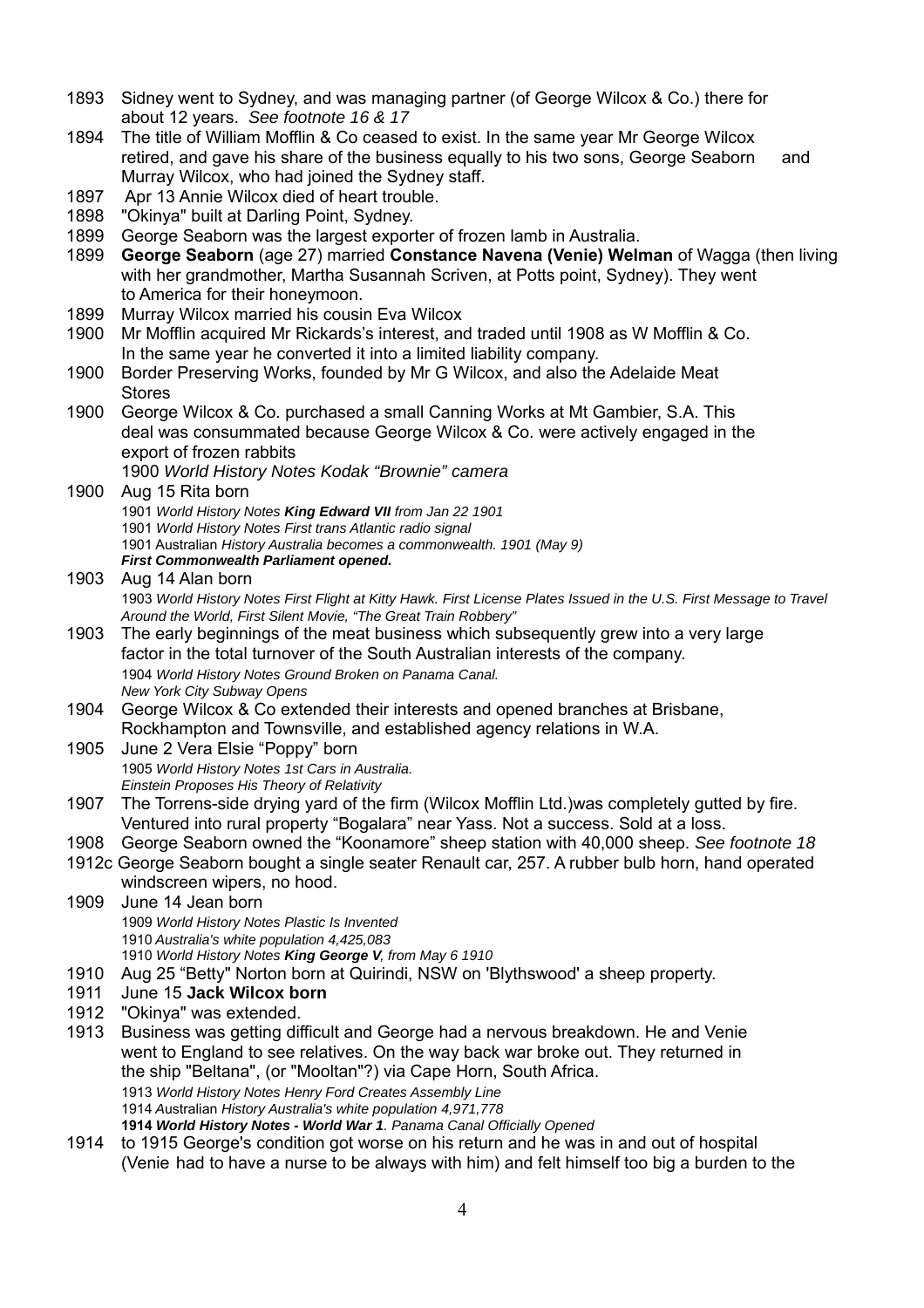family with continuous depression and worry of business and the war.

- 1915 July 14 or 15 **George Seaborn died** by his own hand. He shot himself and was found in the bedroom by Alan. He was buried in the family vault at Waverley Cemetery, Watson's Bay.
- 1915 July George Wilcox & Co was converted into a limited liability company.
- 1917 It had become apparent that if the resources of the two concerns were combined and merged into one company, the business be more easy to conduct
- 1917 Sept 5 George senior died in great pain. (Phlebitis in both legs.)
- 1918 *Nov. 11, 1918, fighting in World War I came to an end following the signing of an armistice between the Allies and Germany that called for a ceasefire effective at 11 a.m.– it was on the 11th hour of the 11th day of the 11th month*
- 1918 George Wilcox & Co. became Wilcox Mofflin Ltd. 1918 *World History Notes Electric light Treaty of Versailles Ends World War I* 1919 *World History Notes Short wave radio invented* 1919 Australian *History Ross and Keith Smith fly from England to Australia by airplane.*
- 1920 Jack's sister, Rita went to China returned in 1921 and did medicine at Sydney Uni. 1920 *World History Notes First Commercial Radio Broadcast Aired* 1921 Australian *History Australia's white population 5,510,944*
- 1926 Rita Wilcox awarded Bachelor of Medicine & Master of Surgery, 24th April, from Sydney **University**

1927 Australian *History Federal Parliament opened by Duke of York at the Commonwealth capital, Canberra.* 1928 Rita married Ken Cudmore

- 1930 10 March Poppy married Dudley Lewington
- 1930 11 Oct in Suffolk, England maried Rodney Gardner
- 1929 Alan married Molly Hartland
- 1932 July 17 **Constance (Venie) Wilcox** died in England.
- 1932 6 Dec. **Jack** married Betty Norton

## FOOTNOTES

1 *The Huguenots were members of the Protestant Reformed Church of France (or French Calvinists) from the sixteenth to the eighteenth centuries. Since the eighteenth century, Huguenots have been commonly designated "French Protestants", the title being suggested by their German co-religionists or "Calvinists". Protestants in France were inspired by the writings of John Calvin in the 1530s and the name Huguenots was already in use by the 1560s. By the end of the 17th century, roughly 200,000 Huguenots had been driven from France during a series of religious persecutions. They relocated primarily in England,Switzerland, Holland, the German Palatinate, and elsewhere in Northern Europe, as well as to what is now South Africa and to North America. Source - Wikipedia*

2 *The business was then taken over by his great friend, Joseph Wilcox (1816-1894) Quote – St. Neots Chronicle*

3 *A currier is a person who dresses leather.*

4 T*he leader of his tribe in St. Neots managing to get all the Gentry jobs. He specialized mainly in uniforms, livery for the Dukes of Manchester and Rutland.*

5 *The older Joseph Wilcox (Georges father, not brother) was very much involved in local affairs. He was a Deacon of the Congregational Church for 30 years, a member of the Committee of St Neots Gas, Light and Coke Company, founded in 1845, a member of the Local Board from 1876 onwards, and a Director of St Neots Paper Mills Company in 1888. Source – St. Neots Chronicle* 6 *George Wilcox, born 1838, was first employed at James Paine's office on the Market Square at the age of 12, and afterwards served a five-year apprenticeship with S Bedells, grocers, of 9 High Street, and a year with a Leicester grocer. Source – St. Neots Chronicle*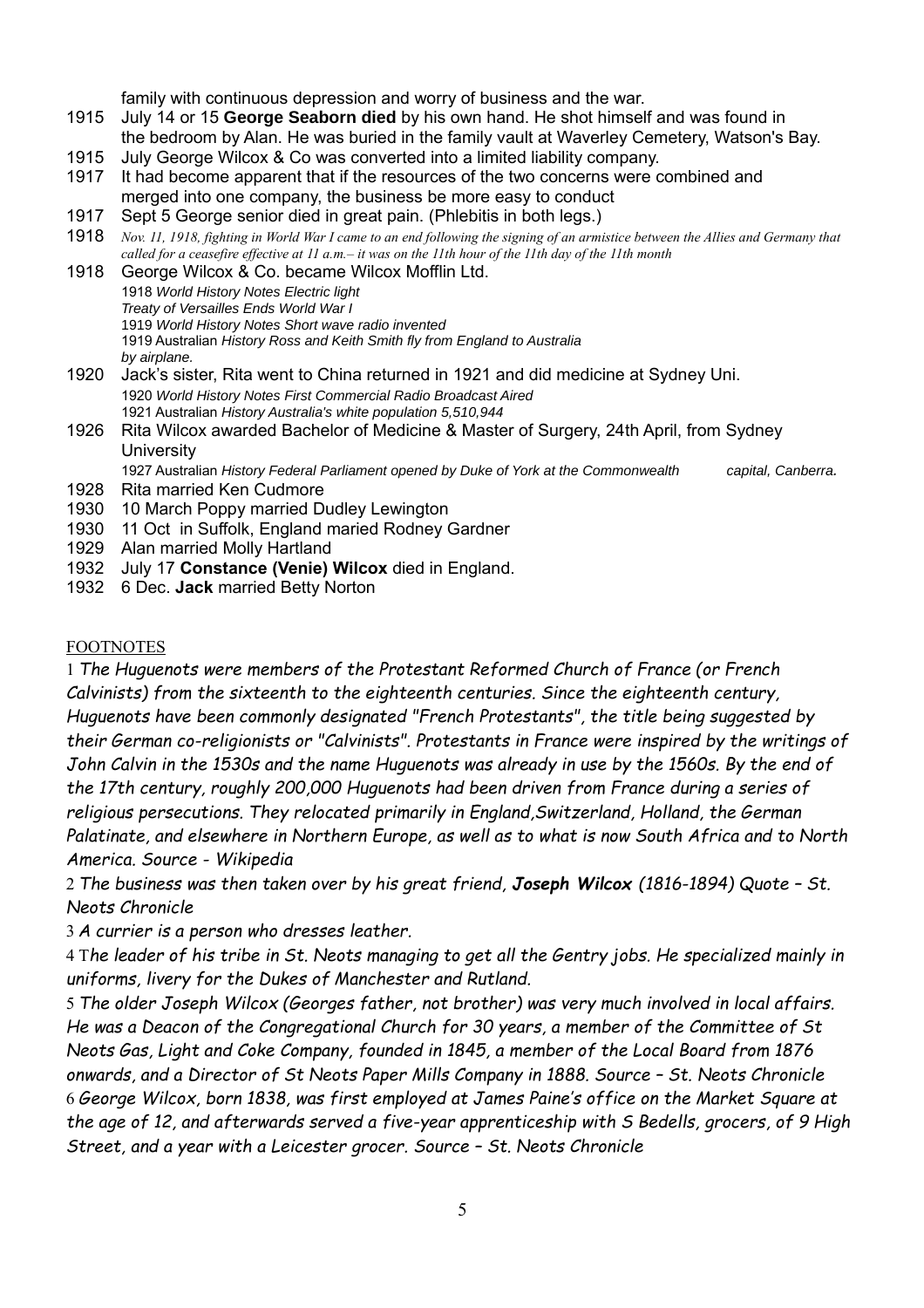7 *By about 1858 Joseph heard of this further trouble, and gave the second son, George, a free hand to go to Gawler and 'properly clean up the job, fire Thomas and Emery, and Barker, and sell up.'*

8 *In 1857, at the age of 19, he sailed in the 'Royal Charter' to Australia and, possibly under the wing of W. Barker,and got a job as a clerk at one pound a week. In 1858 he joined a small grocery business which a year later amalgamated with an old established drapery shop. This in partnership with his father, he took over under the name of J & W Wilcox, although his father never visited Australia. Quote – St. Neots Chronicle*

9 *"Admella", a vessel remembered even today by old South Australians, because she struck the rocks in 1859, and only 24 survivors live to tell the tale out of 107 people on board at the time. Steamers passed close by, but did not notice the distress signals of those on the wreck who suffered intensely through lack of food and water. Quote from ?*

10 *Altogether George made 13 voyages between England and Australia and was joined at Adelaide by his brother Joseph. - Quote from ?*

*His knowledge of the goods needed in the new colony enabled him, with the assistance of his father, to build up a large import business as well as to arrange the export of wool, hides and frozen meat to England.*

*In 1899 he was the largest exporter of frozen lamb in Australia. He also practised farming and in 1908 George senior and partner owned the Koonamore sheep station with 40,000 sheep. 1,000,000 acres at Mannahill Waukaringa, S.A.*

11 *In 1864 George made a voyage back to England, taking with him some Australian parrots, 2 emus, some kangaroos, and a pingoe (or Pinkie). - Quote from ?*

12 *"City of Adelaide" a 3 masted composite ship with iron frame and wooden planking, 178' long sailed from London to Adelaide for 23 years taking passengers, but also high valued cargo such as wool..The trip usually took 90-100 days days, but for some time she held the record for the fastest trip, being 65 days. - Quote from ?*



## 13 *Norton History*

14 *Towards the end of 1880 he (Sidney) obtained his first employment with a firm of grocers for a few months, after which he entered the services of the old Commercial Bank of South Australia, in which he remained until 1887. He then went into the office of Messrs. George Wilcox & Co., and was the only clerk employed there at the time.*

15 *In his 20's George was sent from Adelaide to manage office of Wilcox Mofflin in …… Street, Sydney. Later big wool store and offices built at Glebe, then George Wilcox & Co. wool merchants. Bought grazing property near Harden with Murray called "Bojalana". Not successful. Sold about*